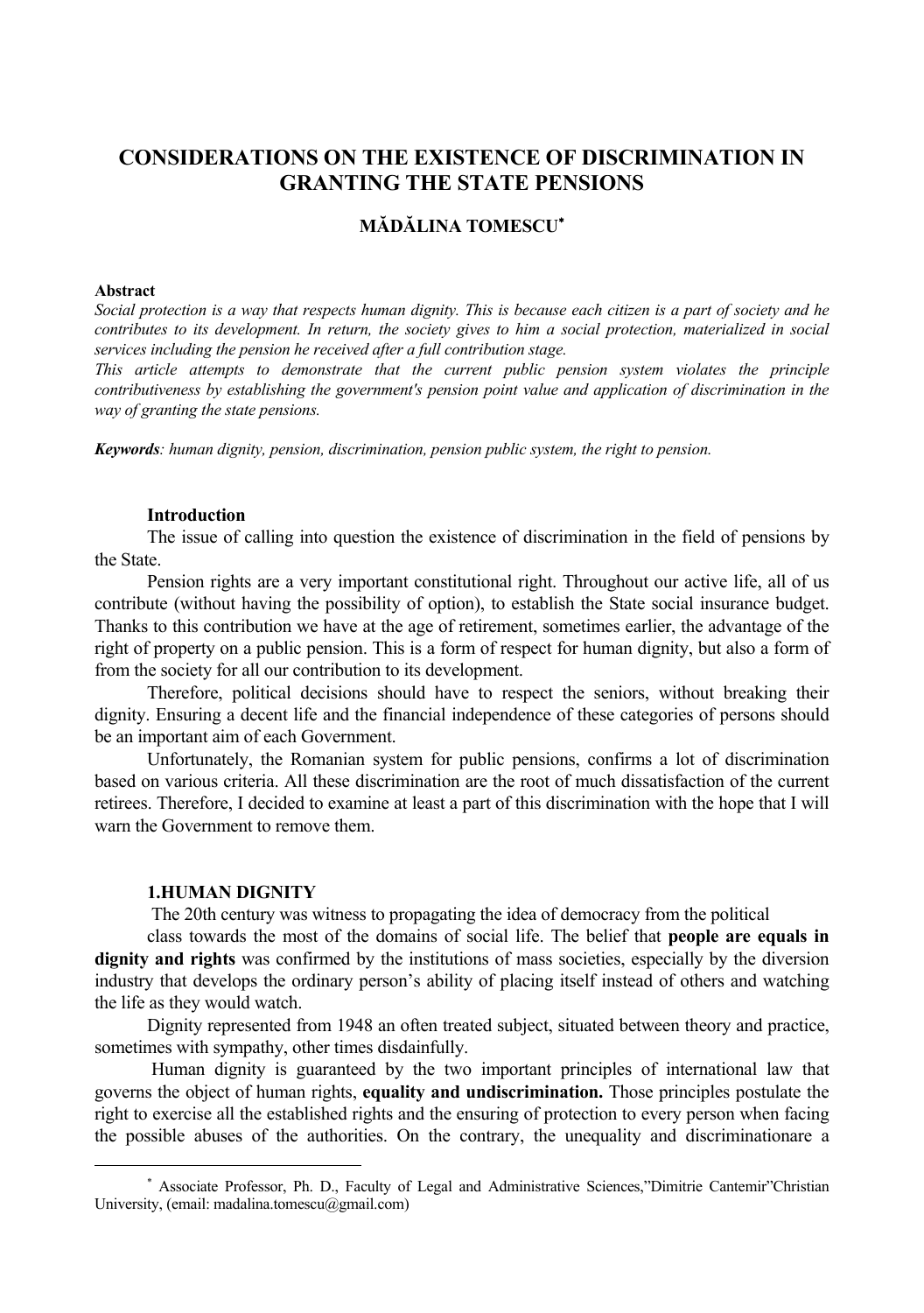negation of fundamental rights and liberties of the human person. *"If discrimination and its incontestably the most flagrant manifestation- the rasism- continue, it is shown in a ONU document, we will not hope to to build up an international society founded on human being's dignity and value*". Or, this object is connected with the Nations' purposes and its constitutive act satates this triptych : equality, undiscrimination, dignity- in its many articles. The peoples from United Nationsshown in the second line from the preamble of the Chart- declare themselves decided to be reaffirmed "a) the belief in fundamental human rights, in dignity and value of human person, in equal rights of men and women as well as of large and small nations". Under Art.13, The General Meeting is authorized to initiate studies and to recommend in order to "b) promote human rights achievement and fundamental liberty for all, without discrimination of race, sex, language or religion". The principle of undiscrimination is enunciated in art.55 point c) and 76 point c).<sup>1</sup>

 Regarding the definition of the concept of human dignity, this realised mostly approaching the fundamental human values, as well as through the discovery of the rapport between dignity and the right to a decent life.

 The dignity shows the value, the honesty, the moral merits, the degree of appreciation as well as the achieved rank by a person in society. In the Christian teaching, human dignity in a divine gift, that irrespectue of the conditions in which the individual lives, he has the God's image as an aexample. Within society we understand dignity as the self-sufficincy and freedom of thinking and also the individual's behaviour<sup>2</sup>.

The **human dignity** considered as fundamental and the sum of all the rights, it has been defined as **the sum of all the human values and of the respect towards the individual**, characteristics which man receives from the moment he is born and lasts tilll after his death. It is not and it cannot be considered an object irrespective of race, origin, etc. In the presence of "human dignity" as a fundamental right of freedom of the press and the right o f liberty itself, the propety rights, to life, the right of expressing opinions, of religious believes, the right to a decent life, the right to correspondence and all the pther rights are built on human dignity, the corner stone of the civilisation and the entire society<sup>3</sup>. Not by chance, the dignity is considered **a right that protects the individual and the image of the individual** even after a person passed the limit between life and death.

Also, it can be said that the human dignity constitutes the keystone that puts together the right to exist, the right liberty and the social right of the community that are mentioned in the Universal Declaration of Human Rights. Thus we find in this document affirmations according to whivh the human being is unique, irreplaceable, meant to a transcedent life, and not just a unity in a social entity. It has to be mentioned that the Universal Declaration of Human rights from 1948 recognises not only the individual rights of the human being, but the rights witih various human collectivities. The definition of the person as a being in communion, as a solidary entity, loving the neighbours, determines us not to dissociate the human rights by its duties or responsibilities.

So, the formal right on the other hand must be completed with the moral-spiritual dimension of human dignity. The dignity of freedom is conditioned by its ethic fondation, respectively of responsibility. From this point of view the person's rights corroborate with those of the neighbours'. The respect for our neighbour has to be at least equivalent to that we want for ourselves.

 $\frac{1}{1}$ <sup>1</sup> Ionel Closcă, Ion Suceavă, *Human Rights Treaty*, (Europa Nova Publishing House, Bucharest, 2003), p. 78.

<sup>&</sup>lt;sup>2</sup> See *Explanatory Dictionary of Romanian Language*, precum și www.wikipedia.ro.

<sup>&</sup>lt;sup>3</sup> http://www.dingermania.com/2010/demnitatea-umana/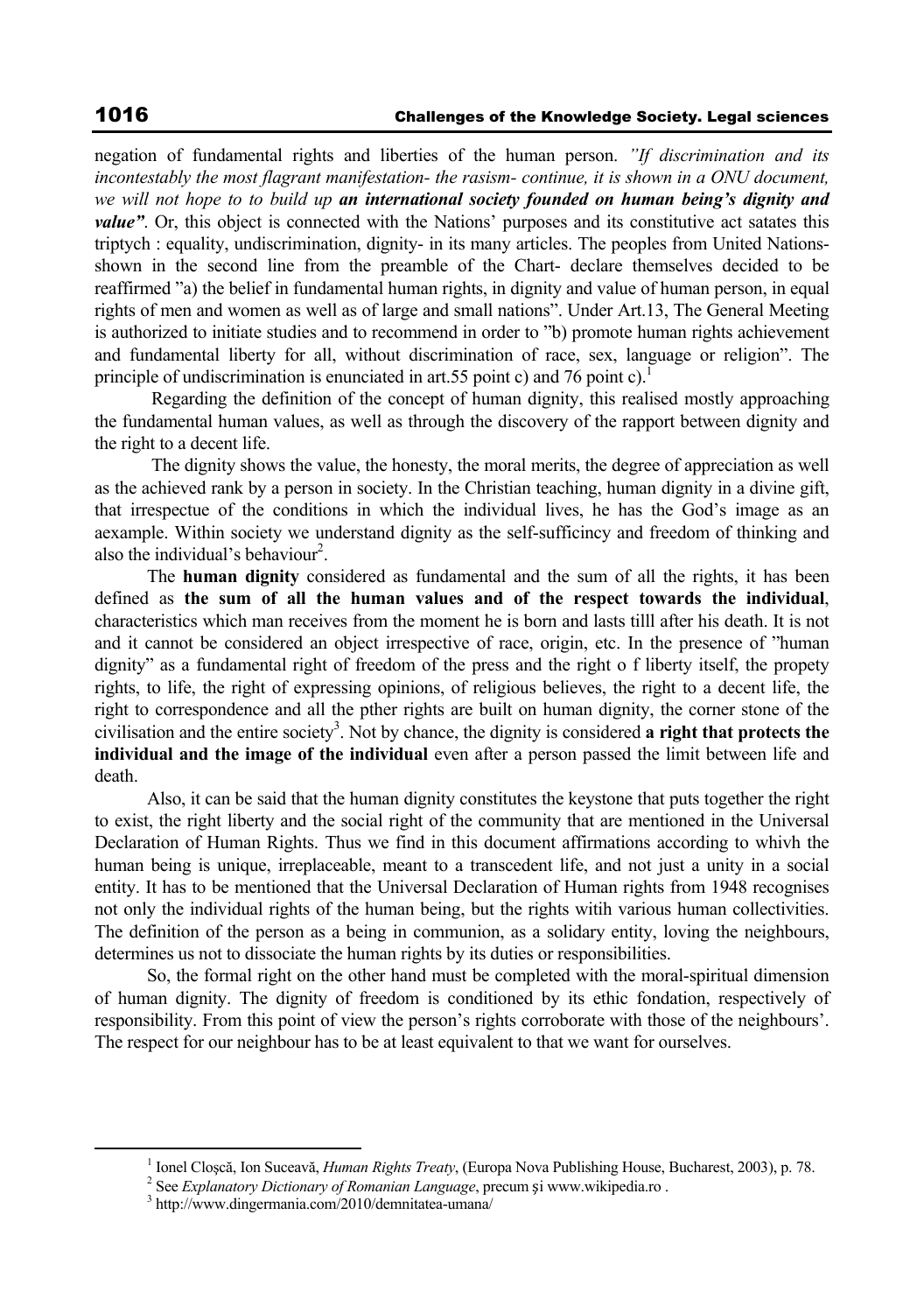#### **2. DISCRIMINATION**

Discrimination is the different treatment applied to a person because this person belong, in real or supposed, to a certain social group. Discrimination is an individual action, but it constitutes a social paternal behavior, if the members of the same social group are similarly treated.<sup>4</sup>

According to the Government Ordinance no. 137/2000 discrimination is "*any distinction, exclusion, restriction or preference based on race, nationality, ethnicity, language, religion, social category, beliefs, sex or sexual orientation, belonging to a disadvantaged category or any other criterion that has the purpose or effect the restriction of the use or removal of recognition or exercise, on equal terms, human rights and fundamental freedoms or rights recognized by law, in the field of political, economic, social and cultural or any other areas of public life*"

From the sociological point of view, discrimination refers to actual behavior towards the other group. It can be observed in activities which removes the members of a group from opportunities offered another. Although the prejudice most often sits on the basis of discrimination, they may exist separately. People can have attitudes marked by prejudices, but which do not always give them way.<sup>5</sup>

The theories which place emphasis on social stratification suggest that discrimination is "the product of social stratification based on the unequal distribution of power, status and wealth between groups".<sup>6</sup> The dominant groups try to keep the position by discriminatory practices. Social psychology research has revealed that the members of groups with higher status tend to discriminate more than those of subordinate groups.<sup>7</sup>

The real conflict theory developed by Sherif (1956) argues that discrimination occurs in conditions of competition for limited resources between the two groups. In this context, individuals tend to favor the members of their group. Also, the social identity Theory developed by Henry Tajfel (1981) shows that individuals tend to discriminate for the group they belong to obtain a superior position to the other groups. This fact leads to a positive social identity at individual level. One of the areas in which discrimination is present often is the scope of public social services (for example, the social welfare services, health services, educational services, institutions intended to maintain public order). Discrimination is present here because of the discretionary power of the officials of these institutions (Michael Lipsky,1980).

In the analysis that he makes relations between officials of public institutions and their customers, Michael Lipsky<sup>8</sup> identified a number of situations which may arise to customers differentiated treatments and certain groups of customers that are potentially promote. Thus, the officials will be tempted to favor, in the distribution of resources, on customers who seem to have most likely eligibility according to the criteria of bureaucracy. Also, the bureaucrats will tend to favor the citizen that can get some gratification. In this case is the same size or other officials concerned with (for example ethnic or racial). Different treatment occurs especially when there are many resources for applicants and there is no procedure either control for the way in which they were assigned, also in a situation where officials must decide whether some customers respond better to

 $\frac{1}{4}$ <sup>4</sup> Michael Banton, *Discriminarea*, (Editura DU Styl, București).

<sup>&</sup>lt;sup>5</sup> Giddens, A, *Sociology* , (All Publishing House, Bucharest, 2010), p.235

<sup>&</sup>lt;sup>6</sup> Bouhris, Turner, Gagnon "*Interdependence, Social Identity and Discrimination*", în Oakes, Penelope, Naomi Ellemers, Alexander Haslam (coord.) – *The Social Psycholgy of Stereotiping and Group Life*, (Blackwell Publishers, Oxford, Cambridge, Massachusetts)., p. 274

Ibidem, p. 285

<sup>&</sup>lt;sup>8</sup> Michael Lipsky is Senior Program Director at Demos, a public policy research and advocacy organization based in New York. Before coming to Demos in October, 2003, he served for twelve years as a Senior Program Officer in the Ford Foundation's Peace and Social Justice Program, where he managed a portfolio of approximately 100 grants, creating and then managing initiatives to strengthen government and public accountability in the states. He studied discrimination and the vulnerability of some social groups from 1979 till now.(http://sourcewatch.org/ index.php?title=Michael\_Lipsky)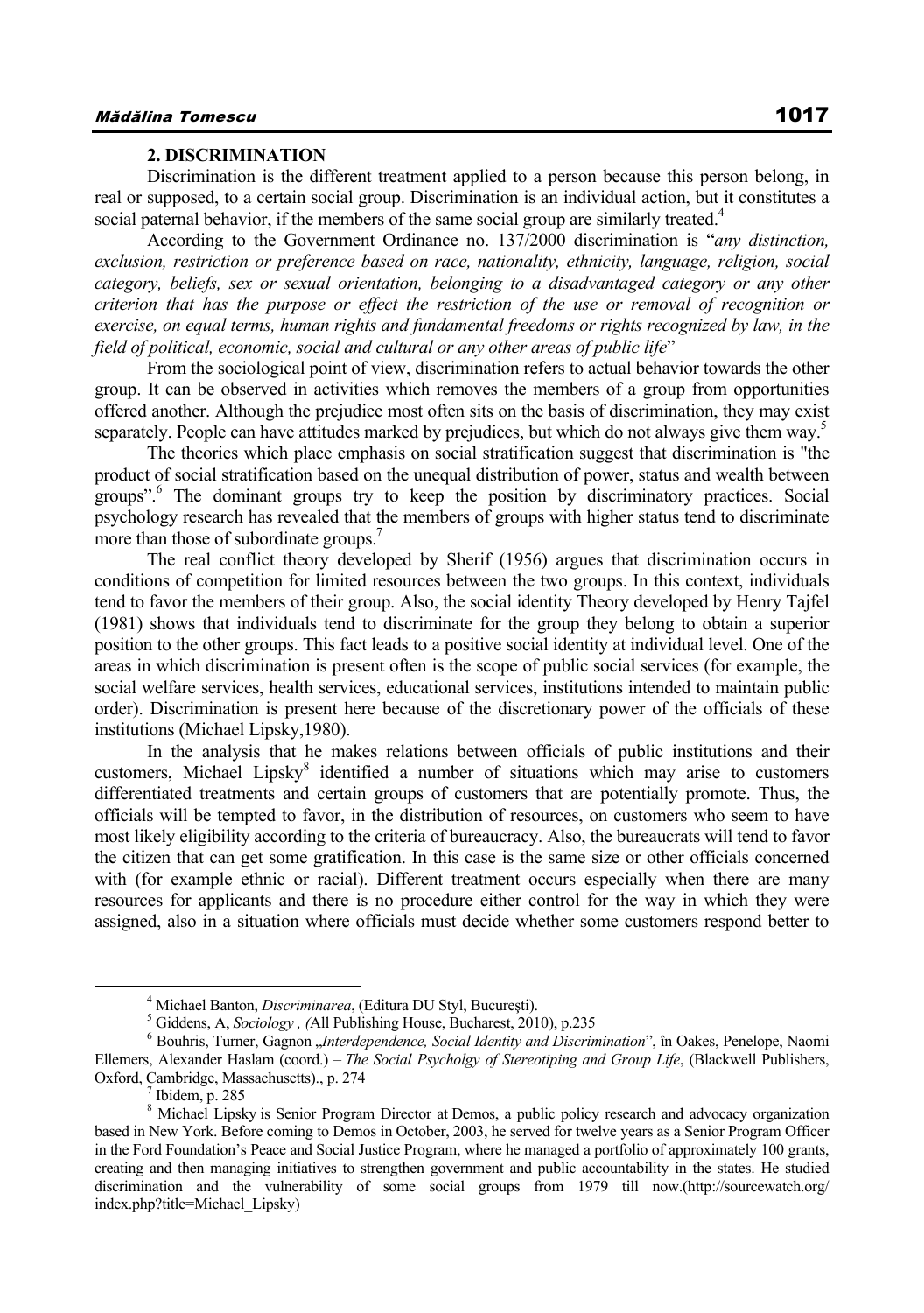that treatment than others. In the conditions under which public servants work involves a tremendous stress, they will call the stereotypes to simplify work and will act in accordance therewith.

The groups subject to discrimination and often on the centered most studies are: ethnic minorities, racial, religious, elderly people and groups of immigrants. There was a special concern for the discrimination practiced against women. In the last period a particular interest is given to studies about sexual minorities, discrimination of persons with special abilities, and the elderly. The most investigated fields of manifestation of discrimination were the educational system, the labor market, indwelling. These socially vulnerable groups become economically vulnerable (S.M. Miller, 1996). Those who are the target of prejudice and discrimination in a society which will encounter difficulties on integration in the labor market (there they will not find employment as qualified or will be paid at the lower level of those who belong to favored groups), they will have difficulty in obtaining public benefits. However, they are vulnerable in economic terms and they are included in the category of groups with high risk of poverty.

## **3.THE ENSURING TO RESPECT THE HUMAN DIGNITY THROUGH PENSION RIGHTS**

**The pension represent the most important performance of social insurance given within the public system.** Any type of pension is given to the person entitled to the requested of the entitled person, of the designated representative by this with special delegacy, of the tutor or of his curator<sup>9</sup>.

 It can thus be said that because of the contributions paid by every person employed during his active life, pension in constituted in a gained right, Thus the citizen exerts a property right on the pension and the pension right. Also, **pension both as right and element of private property, represents a claim of the state which forces it to pay and to protect<sup>10</sup>. From this perspective the** quantum of tehe pension is considered that it cannot be negatively modified, because it is a gained right. Even in the Criminal law domain there is the principle of criminal law more favorable, all the more so in the domain of constituting the quantum on person's pension, if a recalculation is effectuated the more favorable pension is kept with the bigger amount). It is natyral to be so, because it is proper for the society to be thus thankful to those who contributed to the society developement , in their way.

 But in the same time , respecting the Resolution 3137/XXVIII from 1973 (Romania was member of O.N.U. in that moment), the obligation of the sate is that to assure the aged persons, on one side, a decent pension-to assure a financial independence and a decent living, and on the other side , the employment opportunity according to needs with the discouragement of the discriminating politics and measures. Therewith it recommended that when they elaborate national politics and programmes to be respectful of the following principles:

• To edit programmes for the sged persons' welfare, health and protection, including measures to assure them to the utmost extent economical independence and social integration;

- To elaborate measures of social security to assure them a sufficient income;
- To intensify aged persons' contribution to economical and social developement;

• To dismay discriminating attitudes, politics and measures founded exclusively on age that the employment practices;

• To encourage the conclusion of cooperation agreements on social security for the aged persons;

 <sup>9</sup> http://www.cnpas.org/portal/media-type/html/language/ro/user/anon/page/ pensions;jsessionid=003C8E1F

<sup>7316</sup>AF28E0EE1A07BB40C684 10 http://www.facias.org/documente/Petitie%20ONG%20Romania%20-%20abuzurile%20guvernului% 20Boc.pdf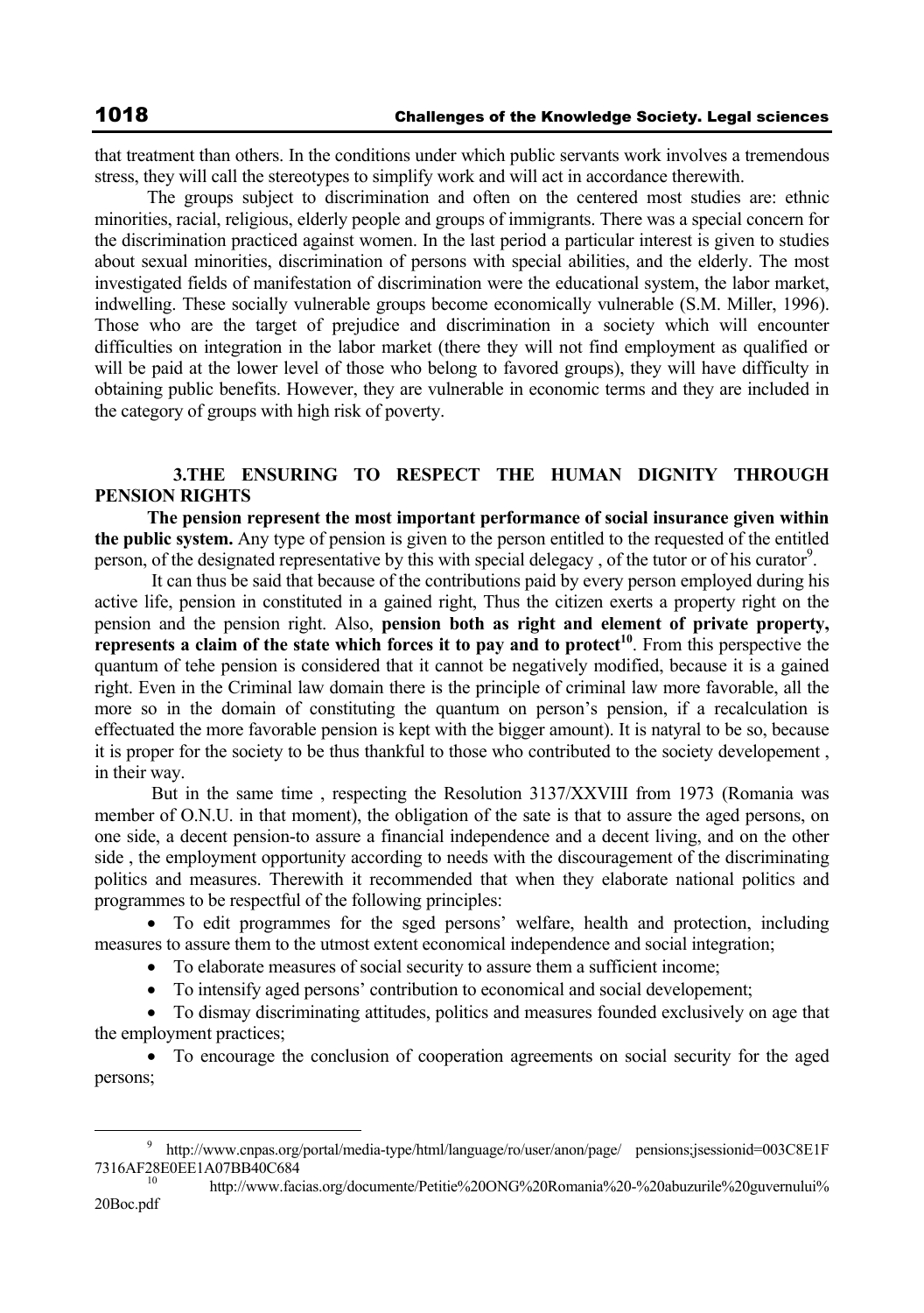• To encourage the creation of employment possibilities for eged persons, according to their needs.

Between the 26th of July and the 6th of August 1982, in Vienna, took place the World Meeting dedicated to aged persons and convoked in order to constitute a tribune destined to start a programme for an international activity meant to assure economical and social security in their own country for aged persons. This because the Meeting estimated that the numaber of these kind of persons would increase spectacularly in the following 20 years<sup>11</sup>, but that these persons represent an important human resource, both in the economical- social domain and in what concerns the transmission of cultural patrimony<sup>12</sup>.

 These measures are meant to promote and to assure **the respect for dignity of aged persons**, because their brutal removal from the work system and the neglect or their creative capacities, because of the age has dramatical efects on the entire society.

## **4. DISCRIMINATION IN THE FIELD OF GRANTING STATE PENSIONS**

#### **4.1. Equality versus equalization**

The Constitution of Romania (1965), art. 20 established the right of citizens to material insurance of old age, sickness or incapacity for work. According to this article, the right to material insurance for manual workers and officials was done by pensions and sickness benefits granted under the social security system, and for members of the cooperative organizations or of other public organizations was done by forms of insurance held by the latter.

In application of this constitutional provision was adopted the law No. 3/1977 on pensions of State social insurance and social assistance. According to this law, the State guarantee for every citizen, regardless of sex or nationality, the right to a pension on the basis of the provision brought to the society development.

The pensions were established in relation to the quantity, quality and social importance of the work, which is laid down the principle of achieving a fair relationship between the proceeds of the pay and pension.

The criteria for differentiation in the level of the pension were made up of length of service, salary and working group.

Initially, law No. 3/1977 has provided for the calculation, as regards the criterion of retribution, as the average of the monthly salary. Then, by variations introduced since the year 1990, it was intended as a basis for this criterion, the average fee for a period of 5 years chosen by each worker, in the last 10 years of activity<sup>13</sup>.

The funds required for pension's payment were established from contributions made up of units and from the amounts allocated for that purpose from the State budget. Employed persons contributed 2-4% of the monthly pension contribution for the additional pension. According to the law, **the right to pension was imprescriptibly and not taxable.** 

The pension rights, when all the conditions were accomplished, was triggered by "Decision"which provided the monthly amount due under this law.

The legislator adopted the law No. 19/2000 on the system of public pensions and other social insurance rights, a normative act, which entered into force on 01.04.2001. The new legislation differs substantially from the law no. 3/1977. The first difference is represented by the principles underlying the public pension system: uniqueness; gender equality; social solidarity; contribution; the distribution; autonomy.

<sup>&</sup>lt;sup>11</sup> Sice 1982 till nowadays (2012), third age population really multiplied, according with present statistics.<br><sup>12</sup> I.Closeă, I.Suceavă, op.cit. p. 201<br><sup>13</sup> Băian. Doru. *About the right to a public pension*, http://www. pensia-publica.html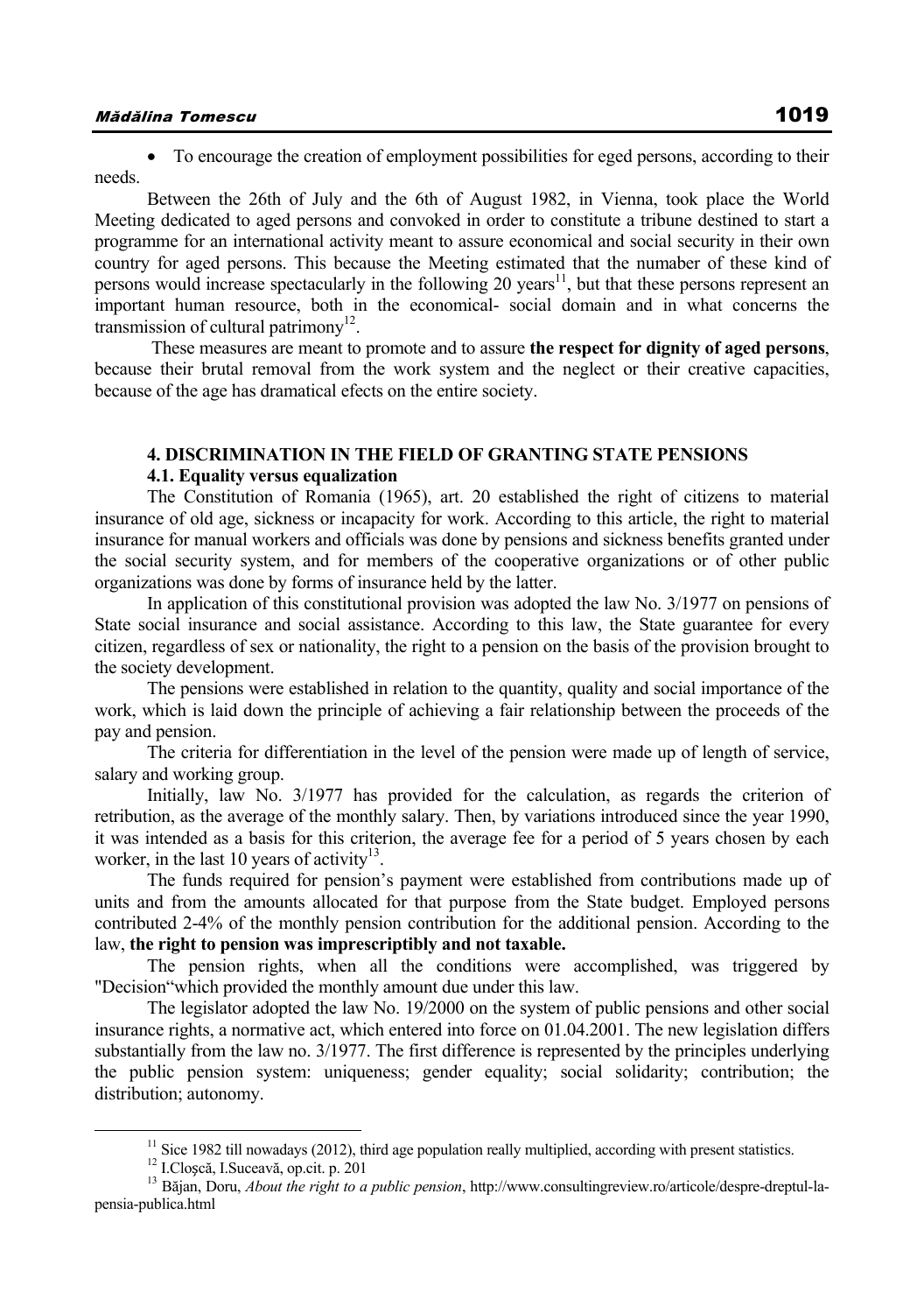The big novelty is the pension point! Also, another novelty is the mode of regulation laying down the amount of the pension, determined by multiplying the annual average score achieved by the insured person during the period of contribution by the amount of a pension point in the month of removal to a pension.

In the form of the original law no. 19/2000 provided that the amount of the pension point was at least 45% of average gross monthly salary on economy, forecast for the year. This pension point is approved by the law of the State social insurance budget. In case of a deviation of more than 10% from the gross monthly salary on economy achieved compared with the forecasted, then it will recalculate the amount of the pension point on the basis of a new forecasts of gross monthly medium salary on economy.

Contributions are due to make both of the employers and their employees being differentiated in terms of working conditions, the odds are approved annually by the law of the State social insurance budget.

Determined on the basis of the score and the value of the pension point was established the new amount of the pension, **but the favorable amount for the person**.

According to the law no. 19/2000, the pension is a benefit of social security and income replacement for loss of professional earnings as a result of old age, which represents a risk insured.

The pension rights were demonstrated by the "Decision" to set the average score achieved. Quantifying the value of the pension point is, however, from this moment, at the discretion of the State, it is losing the contact with the person's contribution to the social security budget over the life of the asset. The concrete amount of the pension becomes so dependent on public financial resources, which shall draw up by the Government, the annual budget bills through Parliament, and the majority of the approved annual budget laws, allocate them for this purpose.

There is a responsibility of the State, in this respect, to carry out the fundamental rights stipulated in the Constitution, has the reach of public and private property that belongs to and is the largest owner of Romania. Financial resources depend on the ability of the political class just to power/governance to manage this wealth.14 Therefore, the taxpayer, despite lengthy contributions, has no control over the money which they were stopped on a monthly basis, the gross salary. So, there appears the next question: *Why there must be a political involvement on the amount of pension a person?* If the value of the pension have not exceed a percentage of maximum 45% of the gross average salary per economy, what happens to the rest of the money that helped the citizens of the (necessarily) the social insurance budget?

The answer is very clear. From my point of view there is a equalization of the citizens, and not in compliance with the principle of equal rights. This is because no matter the importance of the work.

## **4.2. Discrimination based on age criteria**

## *4.2.1. The equalization of retirement ages for men and women*

European Commission Program entitled "*Supporting national strategies for safe and sustainable pensions through an integrative approach*" includes a series of objectives, including the Equalization of retirement ages for men and women. Present in Romania at a seminar on the reform of pensions, organized by the Partnership for Equality Center, Susan Ward, independent consultant and author in the field of pension schemes in the United Kingdom, believes that it is very difficult to secure good pensions to those who worked for 40-45 years old, having a good job and secure income, but it is more difficult to secure decent pensions to those who have discontinued their work or have changed their place of work. This was referred to gender equality and the more flexible employment and career systems, because women are the ones that have most disruption in the period of employment or periods of employment without full time because of their role in the care of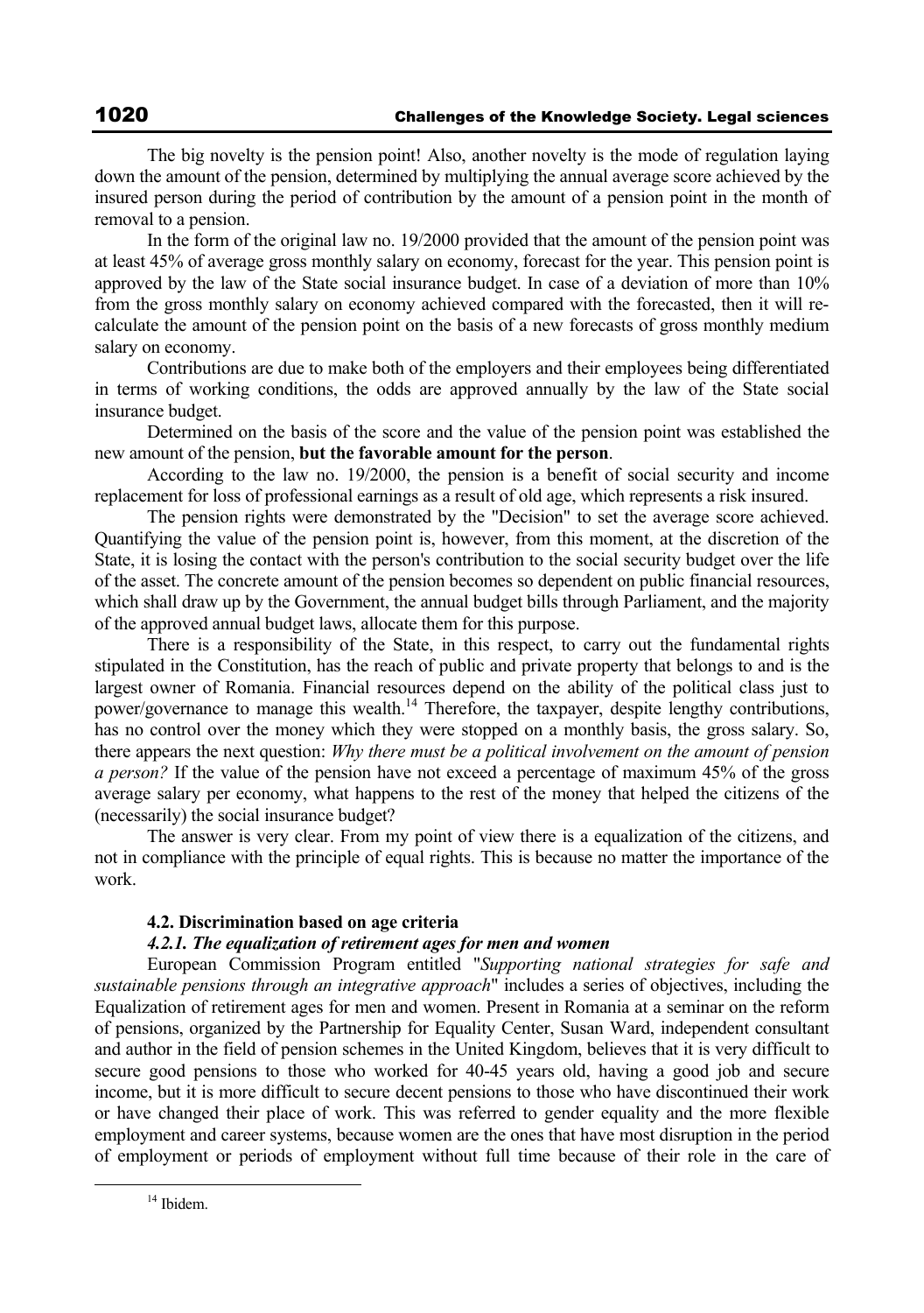children and the elderly. Ms. Ward has referred to the EU legislation in the field of social security, in particular to Directive 79/9 which stipulates equal treatment for women and men in the social insurance system, which is the age of retirement, with a few derogations, and equal treatment on the labor market. A new EU directive prohibits discrimination, including age discrimination, which entered into force in 2006, being relevant at the time of the change of pensionable age.

In the same seminar<sup>15</sup> has talked about how the countries of the region have opted to increase the retirement age to solve financial problems faced by national pension funds. However, there are differences in the way in which this measure has been applied.

Thus, Hungary, Estonia, Latvia and Slovakia, Governments have taken the decision to balancing out the retirement age of women with the retirement age of men. In Bulgaria, Lithuania and Slovenia will shrink the difference between the pensionable age of women and men from 5 years to 3 years to 2 years.

 Retirement age In the Czech Republic will be the same for women and men, except for women who have many children, who may leave earlier retirement. Romania and Poland keep difference of 3 and 5 years.

Although the removal of the difference between retirement ages may be considered by some women as unfair or unlike, the studies carried out have shown that this is justified (for various reasons), and that is one way of achieving gender equality in this area. These reasons are related to the interaction between the changes of orientation of reform, by individualism and retirement age. In countries where it was chosen by an individualization of pensions, the real value of "benefit" of a lower retirement age for women is indirectly being dampened; in other words, women receive lower pensions, because they will contribute five years less from the Pension Fund. A simulation carried out in Poland for 2050, on the old pension scheme shows that if you continue retirement women before men (women to 60 years and men at 65), women's average pension will represent 75% of the average pension of men. If women retire at the same age as men, women's average pension will be 81% of pension of men. The same simulation on the new system, shows that if they hold retirement 5 years before women with men, women's average pension will be only 57% of the average pension of men, while if the two groups the same retires, the pension age for women will be the average of 73% of that of men.

The conclusion can be that the new system- leveling the retirement age for men is the only way of protecting women against poverty at the old age. Although it is not the most pleasant of the options, the BIM study shows that maintaining the retirement age difference not only leads to disadvantages for women. This is the best argument to justify the extent of the Equalization of retirement ages $^{16}$ .

The new law on pensions in Romania–law no. 263/2010 keep the difference in retirement age between men and women, in the art. 53. Thus, women may retire at 63 years old, while males can do it at the age of 65 years old.

### 4.2.2. Introduction of pillar II –private managed pension<sup>17</sup>

According to the Commission for supervision of Private Pension System (CSSPP), introducing 2nd pillar- pension private managed represents a significant reform of pensions, because it means "expanding databases system". Here is a first case of discrimination, whereas, according to law no. 411/2004, the contribution to this pillar is compulsory for persons up to 35 years old and optional for persons between the ages of 35 and 45 years. In my view, the contribute to this pillar

<sup>&</sup>lt;sup>15</sup> Elaine Fultz, Markus Ruck and Silke Steinhilber, *The gender dimension of social security reform in Eastern* and Central Europe, Case studies, Czech Republic, Poland and Hungary, (BIM SRB, Budapest, 2003).<br><sup>16</sup> See " Gender equality and reform of pensions-critical aspects for Romania" – http://www.cpe.ro/romana/

images/stories/continuturi/cateva%20aspecte%20critice%20pentru%20romania-brosura.pdf<br><sup>17</sup> http://www.csspp.ro/pilonul-2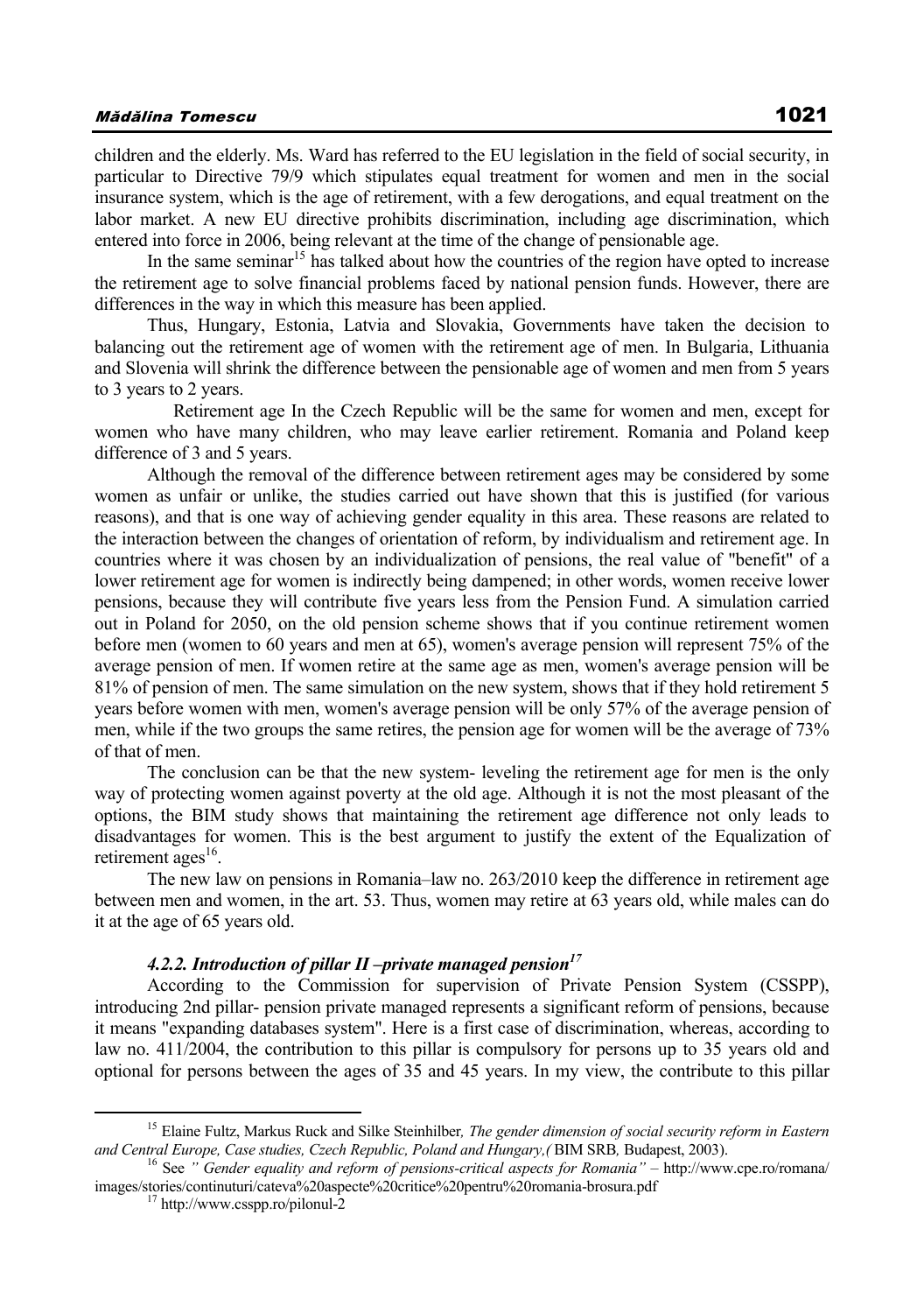private managed pensions would have to be optional or mandatory for ALL those who contribute money to the national pension system, regardless of age. The introduction of age classes shows discrimination on this criterion. In other words, if a person who has exceeded the 45 years old would like to subscribe to pillar II will not be able to do so, being considered... too old.

Moreover, private managed pension may inherit, which is not valid for the public pension. Again, the age says: stop! What is different from a person who has more than 45 years to the one that is up to 45 years old at the time of the application of the law? Why does not have the same options? Answer: this person is too old; anyway ... no longer matter whether or not to leave any legacy...

In addition, another discrimination – all on the criterion of age – is just the introduction of this system, because the private managed pension "steals" of pension insurance budget a percentage (determined according to the political interests of a particular time), so this budget was a significant lack of money. Current retirees can see the situation can be considered true burden on the shoulders of the State, whose governmental activity now have no reason to deprive him of a property right – the property right on pension. In the name of an invented "crisis", the Government can now take ... charge lower pensions!!!

So, I asked myself: is it incidentally that Hungary chose undemocratic solution to nationalize the private managed pensions  $-2<sup>nd</sup>$  pillar?

## **4.3. Discrimination based on the criterion of estate**

Art. 14 of the Convention for the protection of human rights and fundamental freedoms "the prohibition of discrimination" obligation to ensure the exercise of rights provided for by the Convention, among other things, without any distinction on the "assets".

"Assets/fortune" is a property right which is protected by the first additional Protocol to the Convention**.** 

All retirees regardless of the pension system are equal in quality for retirees with regard to the revenue obtained through the recognition of the fundamental right to a pension provided for by art. 47 of the Constitution.

By the law nr. 343/2006 was amended the tax code (approved by law No. 571/2003) fixing the taxation of the income of the monthly pension for amounts exceeding lei 1,000.

New obligations were imposed for retirees with income greater than 740 lei to pay health insurance contribution in the amount of 5.5% of the income by no O.U.G. 117/2010.

Within the meaning of art. 14 of the Convention for the protection of human rights and fundamental freedoms, such taxation only to the pensioners who carried out the pension income above a certain ceiling, means discrimination according to wealth, you can always be invoked in the courts of common law.

The pension is a good, consisting of a claim of the citizen towards the State, whose property is protected by the Convention for the protection of human rights and fundamental freedoms.

Through the taxation of pension, the State does reduce the amount of the claim of the citizen, and thus its property<sup>18</sup>.

## **4.4. Discrimination based on… contribution**

One of the fundamental principles governing the organization and functioning of the public pension system is contribution principle, according to which our social insurance funds is established on the basis of the contributions due from individuals and legal entities participating in the public system; social security rights are based on social insurance contributions paid<sup>19</sup>. In other words, you get how much money you contribute. However, it is just a trap, because the contribution principle is

 <sup>18</sup> Băjan, Doru, *About the right to a public pension*- http://www.consultingreview.ro/articole/despre-dreptul-lapensia-publica.html<br><sup>19</sup> http://www.drp.gov.ro/download.php?433fa673fe3895ee44e63c71729d24ca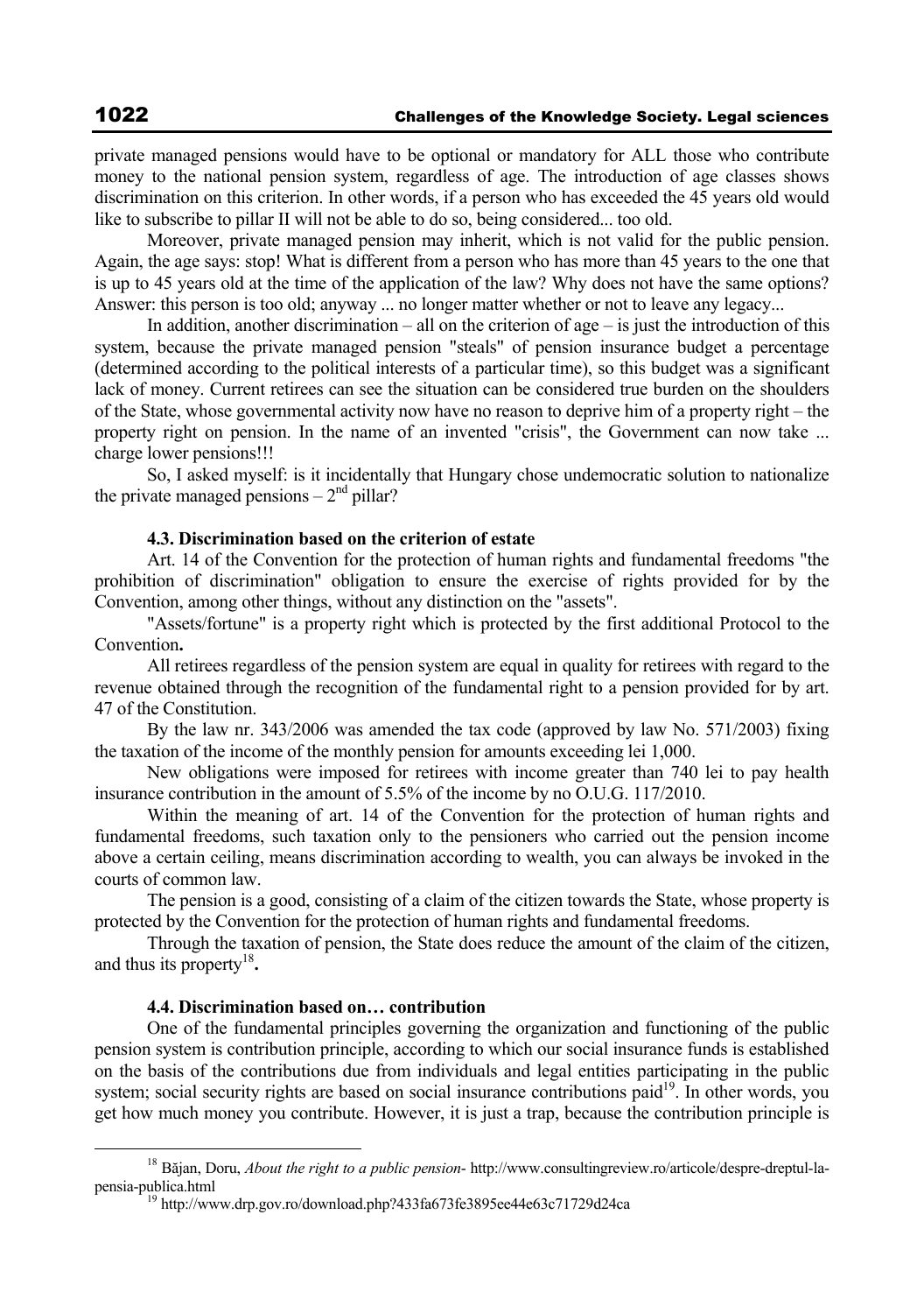valid only if it is implemented from scratch. Or, as the sociologists say when doing an experiment "*all things being equal*". Only that "*all things*" are not nor may it be "*equal*" 20. Therefore, this principle of contribution should be taken into account more relative, he can never be accepted as the only rule for the award of pensions in a civilized state and considered a "*state with the rule of law*"**.** 

Those of special systems did not have and do not have equal terms with other contributors. Due to their special status, policemen, the military and others have not contributed to the State insurance budget**.** They are not privileged, as some would believe**.** Special character was due to special conditions of work, which has limited rights that otherwise they would have had in civil life. In the case of the military and policemen, as in the case of persons in the National Administration of Penitentiaries, they made an oath to the Romanian people, so they were available to all their active period. **I have to specify that the oath of allegiance was made in front of this people, not for those who have the power in the state temporary.** Also, it ia very important to consider the danger they faced during their activity, as military, policeman or civil servant in National Prison Administration. Specific restrictions that prevent them from systems other than the income received from the service. And, while the system was designed so that there is no need for their contribution because their pension system was different from the other, as everywhere in the civilized world, the principle of contribution may not apply to them<sup>21</sup>.

For all that, the law no. 119/2010 specifies in art. 3 alin.2 that *, in the situation of the pensions (…) established based on special laws, the pension in public system makes considering carried out all the conditions specified by the Law no. 19/2000*". In other words, even the legislator sanctions a lie, only for seeing made their political interest, meaning reduction the incomes of these categories of persons.22

Also, in the debate on the application of the law no. 119/2010 passed unnoticed provision of the article. 177 of the Law No. 263/2010, according to which, for military and similar frameworks, from the State budget will be charged the corresponding differences that these contributions, together with employers, must pay to the State insurance budget, net income of the staff have not to be affected $^{23}$ .

The law also specifies that special pensions that have become "normal" and they have to be paid from the State insurance budget. Thus, in addition to a lie, this law promotes a great deal of discrimination, too. Pensions to these persons, who have not contributed, because the law at that time was required to contribute, will be paid only by those persons who have contributed and contribute. in accordance with the law to this budget. So, suddenly there was a great burden on the Social Insurance System budget and on the current taxpayers.

#### **5. Instead of conclusions...**

The pension system and the Social Insurance System needs a reform. This reform must not outline a political decision without coverage in real life. In our opinion, it has to regard a direct connection between the contribution that every active person deposits during his life and his pension. Also, it is important the fact that some categories, whose activity is extremely important not only for the citizens, but for the entire country, must benefits of a special abidance, because of the fact that their rights are not limited during his active life as employee.

<sup>&</sup>lt;sup>20</sup> Năstase, Adrian , *Contribution – a principle with perverse effects* - http://nastase.wordpress.com/2010/05/<br>19/contributivitatea-%E2%80%93-un-principiu-cu-efecte-reale-perverse/

<sup>&</sup>lt;sup>21</sup> Băjan, Doru, *About the right to a public pension*- http://www.consultingreview.ro/articole/despre-dreptul-lapensia-publica.html 22 At the end of January 2011, Romanian Government adopted a new Government Order changing the

methodology for calculate again these pensions. The law 119/2010 is still in force, so, the lie is still in force!!!<br><sup>23</sup> Băjan, Doru, *About the right to a public pension*- http://www.consultingreview.ro/articole/despre-d pensia-publica.html